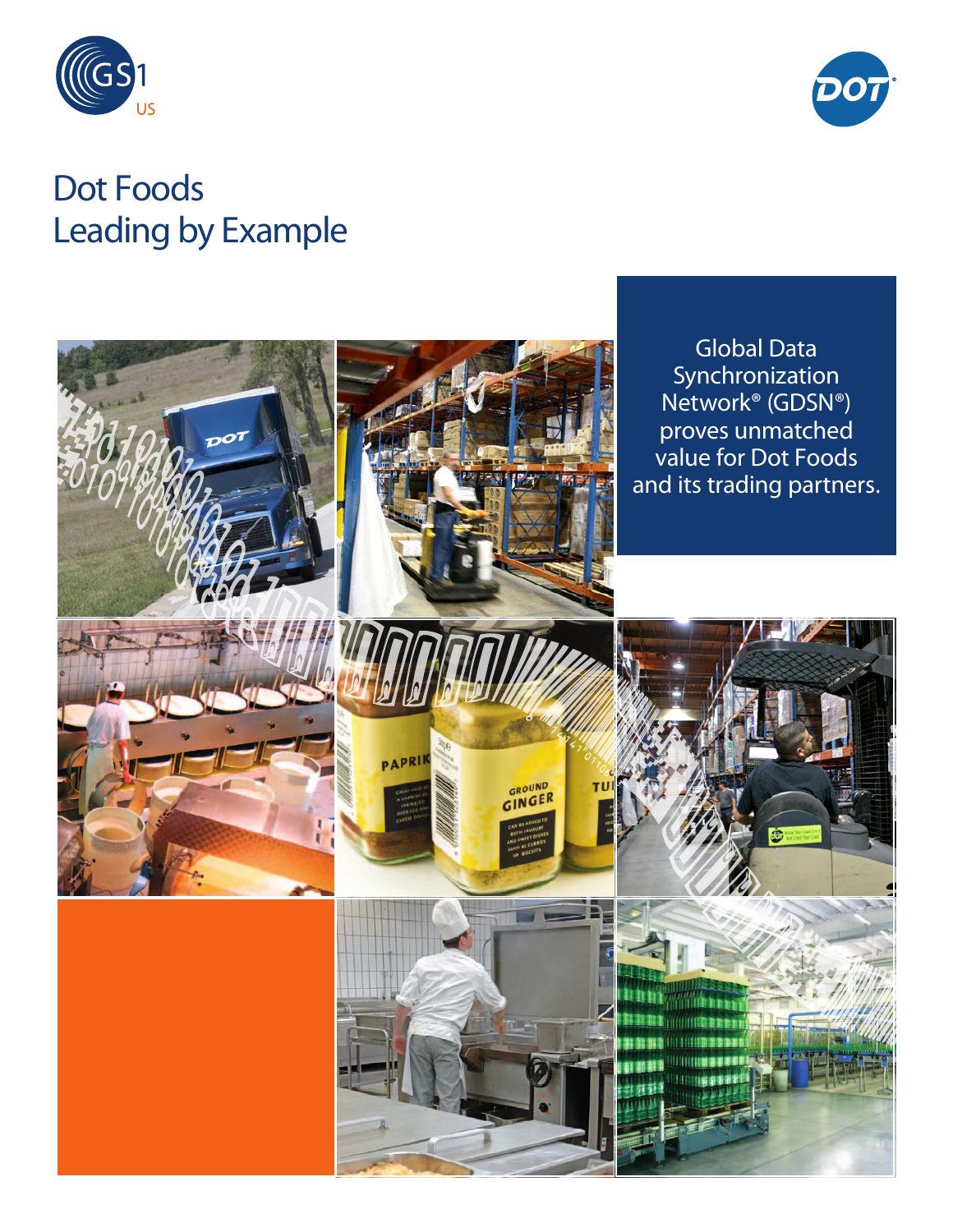



#### **ABOUT THE GDSN**

The Global Data Synchronization Network is a virtual network enabling trading partners to connect and share product information in a common format and with a consistent set of product attributes. It is a global network that comprises data pool providers and solution providers who are certified annually to ensure compliance to GS1 global standards around the world.





#### **Introduction**

Driving unneeded costs out of the supply chain, enhancing product information for customers and improving food safety and traceability are among the top priorities the foodservice industry is seeking to address. To effectively deal with these priorities in a diverse and expansive industry, 55 founding member manufacturers, distributors and operators have worked together to develop a common, yet voluntary, timeline for adoption of GS1 global standards for company identification, product identification and product description.

These founding members formed the Foodservice GS1 US Standards Initiative, which is open to all foodservice companies and is endorsed by the International Foodservice Manufacturers Association (IFMA), International Foodservice Distributors Association (IFDA), National Restaurant Association (NRA) and GS1 Canada. The Initiative focuses on achieving complete and accurate data exchange through the GS1 Global Data Synchronization Network® (GDSN®).

The Initiative's founding members have also funded the *GS1 US Team for Foodservice* to help guide and counsel companies taking action. *"We pledge to support foodservice with world-class implementation guidance, as we've done for 20 other industries, including the retail food industry,"* confirms Bob Carpenter, CEO of GS1 US. *"The foodservice companies voluntarily adopting GS1 standards along a common timeline is a powerful testament to their commitment."*

One committed early adopter is Dot Foods, Inc.

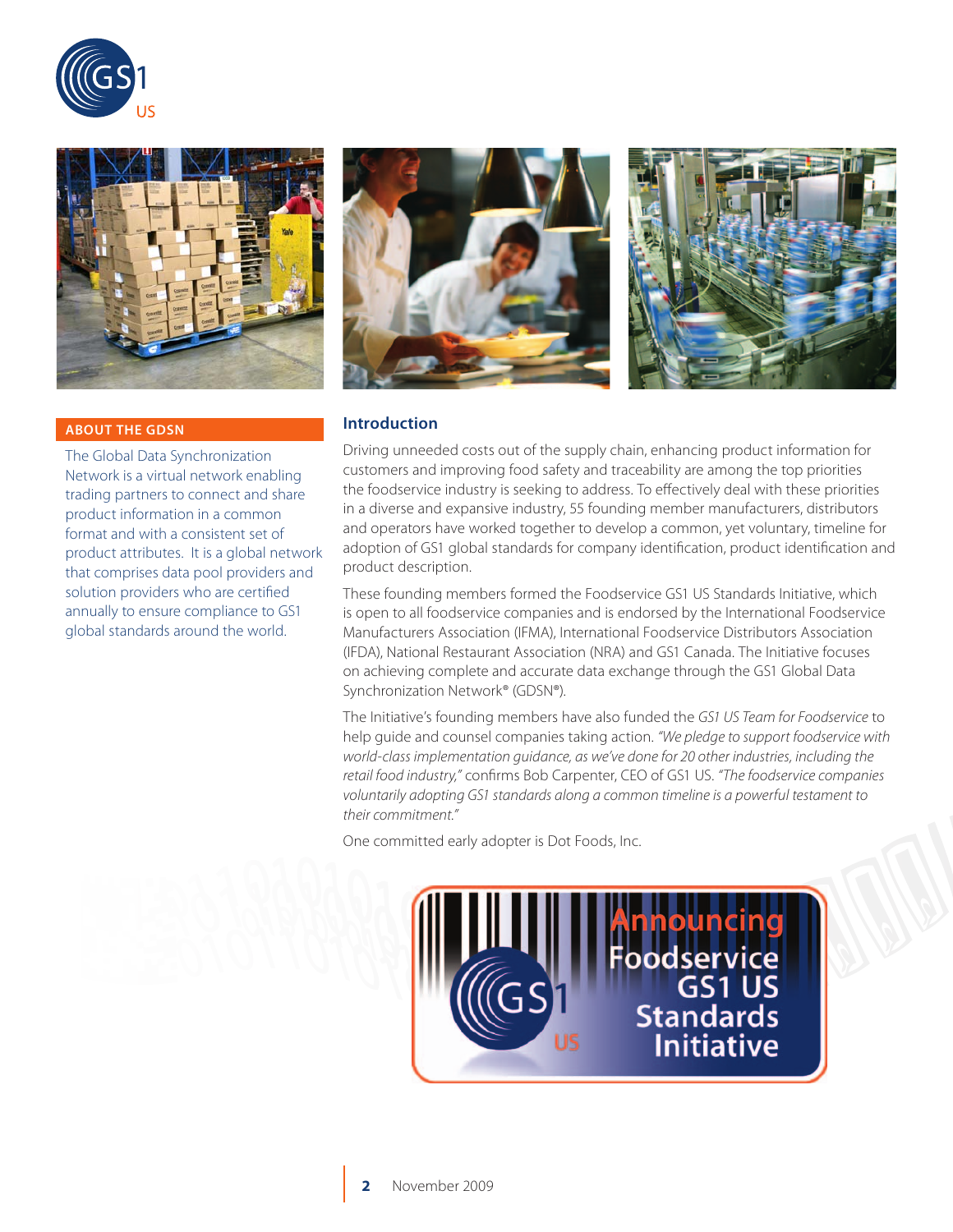# **Seizing the Opportunity**

Founding and governance team member of the Initiative, Dot Foods, Inc. (Dot) is taking the lead in implementing GS1 standards-based data integrity and data exchange practices.

Since 1960, Dot Foods has delivered food products from manufacturers to distributors across the United States. As an innovator in the foodservice industry, Dot first developed the redistribution concept, and today delivers to its customers over 83,000 quality products from 500 manufacturers – the largest selection in the industry.

# *Due to inaccurate and incomplete product data, Dot Foods estimated an annualized \$1.5 million impact on its bottom line.*

An active supporter of data synchronization of product information, Dot has been working with its suppliers for more than a decade to receive product information electronically using the EDI 888 Item Maintenance Transaction Set. In spite of its efforts, Dot has not achieved the desired goals for widespread adoption and complete and accurate data – and estimates its own annualized expense for inaccurate data to be \$1.5 million.

To validate whether GDSN adoption would work in the foodservice industry, and whether it would be superior to EDI, Dot invited four of its manufacturers – Kellogg's®, Kraft Foods, PepsiCo and Tyson Foods – to each participate in a data synchronization pilot using the GDSN. (These manufacturers already use GDSN for their retail businesses.) Two manufacturers were already trading item information electronically through EDI and two were not.



# **Conducting the Pilot**

Dot Foods understood that, in recent years, the retail grocery and mass merchandise sectors had been synchronizing quality data with its manufacturers, leading to broad participation and significant supply-chain efficiencies. This successful example provided Dot another reason for investing its time and resources in the pilot.

The objectives for the GDSN pilot included:

- Analyze the quality of the data provided via the GDSN compared to the quality of data in Dot's Item Master file.
- Include an assessment by Dot Foods and each of the manufacturers about the potential business benefits and challenges of using the GDSN.

The pilot commenced with each manufacturer supplying Dot Foods with product-item data through the GDSN. Dot utilized the GDSN-certified GS1 US 1SYNC™ Data Pool to synchronize data with each manufacturer and Aligntrac Solutions, Inc., a GDSN-certified solution partner to bridge the GDSN data and processes into Dot Foods' EDI-based environment.

Because each manufacturer was "ready and able" to supply product-item data that was already loaded in its GDSN systems, the pilot was performed using each manufacturer's respective production environment. Once the manufacturer's data was received, an

evaluation was performed comparing this GDSN data to the data held in Dot's Item Master file.

During the pilot, the scope was expanded to include each manufacturer's entire Dot catalog of items and required data attributes for a "complete" implementation. Each manufacturer continued to follow its existing production processes and procedures; yet, in some cases, a manufacturer's GDSN-based production process wasn't ready for all product attributes that Dot required (such as "kosher"and "storage temperature"). To resolve this issue, both Aligntrac and 1SYNC provided the ability for the manufacturer to upload additional attributes, using a spreadsheet tool, to "top off" the GDSN data provided to Dot Foods.

## **CHALLENGES**

- There are a few attributes that are still being tailored for foodservice by the Initiative Working Group in time for full roadmap roll-out.
- Data cleansing and overall data integrity are critical; simply sending bad data faster is not beneficial.
- Publishing data is not the sole priority; manufacturers need to keep data updated. If they publish once through GDSN, yet don't update it as changes occur, few benefits are achieved.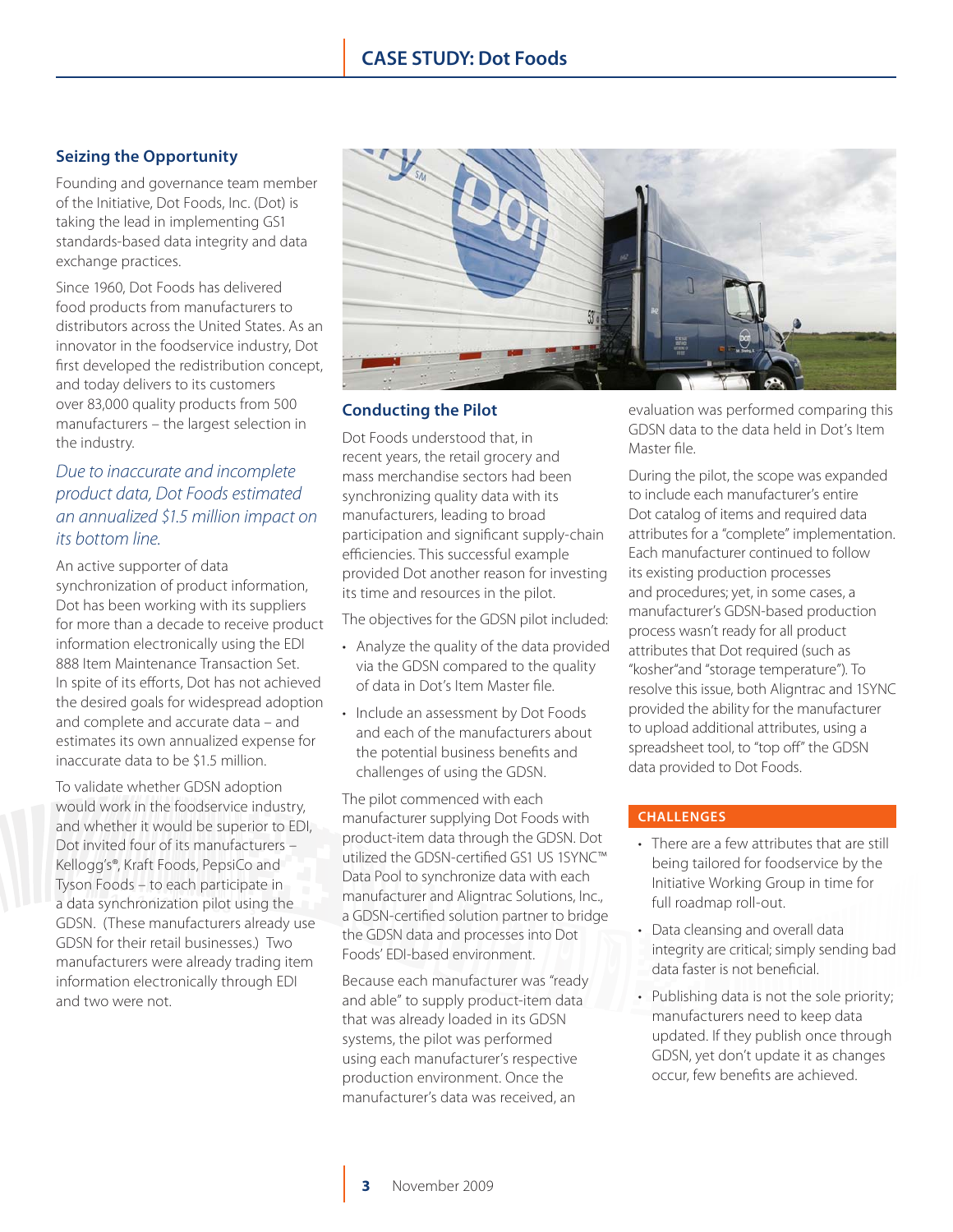

# **Findings and Benefits**

Dot Foods and each of its manufacturers summarized the pilot's findings based on their original objectives.

**Quality of data.** After continuously examining any data discrepancies, Dot and each manufacturer summarized the sources of errors. An analysis showed that the data provided by each manufacturer would, in turn, significantly improve Dot's data quality. For example, a close examination of the discrepancies revealed the lack of standardized attribute definitions. Some manufacturers defined "shelf life" as "product life from production" while others defined it as "guaranteed shelf life on arrival." The lack of attribute updates as products changed was also a major cause of discrepancies.

**Ease of implementation.** Dot faced no significant challenges during the pilot. The company was able to leverage existing processes to receive GDSN data. Dot found that a portion of each manufacturer's items was immediately ready since it had been previously loaded into the GDSN when working with other sectors. However, each manufacturer required some additional time to input the remaining foodservice-specific items.

As a result, Dot plans to enhance its processes to gain early advantage for synchronizing with additional suppliers at a product-line, or even at an item-line level. Furthermore, the pilot's successful data audit processes and engagement sequence can be replicated and finetuned during Dot's production roll-out.

Each manufacturer was able to leverage its existing GDSN data infrastructure and data quality processes and practices to quickly and easily publish data. And, as needed, each provided the required additional attributes with the help of the data pools and/or solution providers. In spite of the short notice when the scope was expanded during the pilot, each manufacturer was able to fulfill a

## **SUMMARY OF DATA DISCREPANCIES**

| <b>Attribute</b>  | <b>Manufacturer</b><br><b>Attribute Discrepancies</b> | <b>Dot Foods</b><br><b>Attribute Discrepancies</b> |
|-------------------|-------------------------------------------------------|----------------------------------------------------|
| <b>Shelf Life</b> | 13                                                    | 660                                                |
| Pack              | 6                                                     | 119                                                |
| <b>Size</b>       | 51                                                    | 351                                                |
| <b>Dimensions</b> | 6                                                     | 209                                                |
| Weight            | 19                                                    | 206                                                |
| TI/HI             | 22                                                    | 152                                                |

Over 3,480 items were synchronized by Dot and its manufacturers. The pilot revealed two major sources of attribute discrepancies: the lack of standardized attribute definitions and limited attribute updates as products changed.

large percentage of items carried by Dot, ranging from 61 percent to 100 percent fulfilled.

**Benefits for the business.** The pilot demonstrated for Dot that it is ready for data synchronization via the GDSN and that the GDSN will help significantly reduce costs due to inaccurate product data. The pilot proved that the GDSN can provide for all data attributes required by Dot Foods; and with its emphasis on standardized attribute definitions, implementing the GDSN could help Dot and its manufacturers reduce costs.

The pilot also highlighted some areas for immediate business benefits: discontinued products in Dot's system and products for which Dot had incorrect product identification numbers.

**Benefits for the industry.** The following benefits identified during item data synchronization are also predicted to extend to trading partners in the foodservice industry that voluntarily choose to adopt and implement GS1 standards and the GDSN:

• Foodservice trading partners can leverage the work already completed by manufacturers in implementing standards-based data synchronization for the grocery retail and mass merchandise channels.

- Manufacturers can benefit from the GDSN through the same efficiencies, reductions in errors, and potential sales gains as Dot will benefit.
- The Foodservice GS1 US Standards Initiative Roadmap addresses requirements for attributes and timelines, yet also allows Dot Foods to move ahead faster with those manufacturers that are ready – either sooner or with additional attributes from later phases of the roadmap.
- Founding member manufacturers have expressed support for GDSN as a way to streamline their data management processes by providing one to many of their customers with a common set of attributes in a standard GS1 format – and updating and setting up new items once – to get to "one source of the truth" about their products. Dot Foods anticipates that the power of GDSN will continue to grow in line with adoption, as thousands of companies review the same data.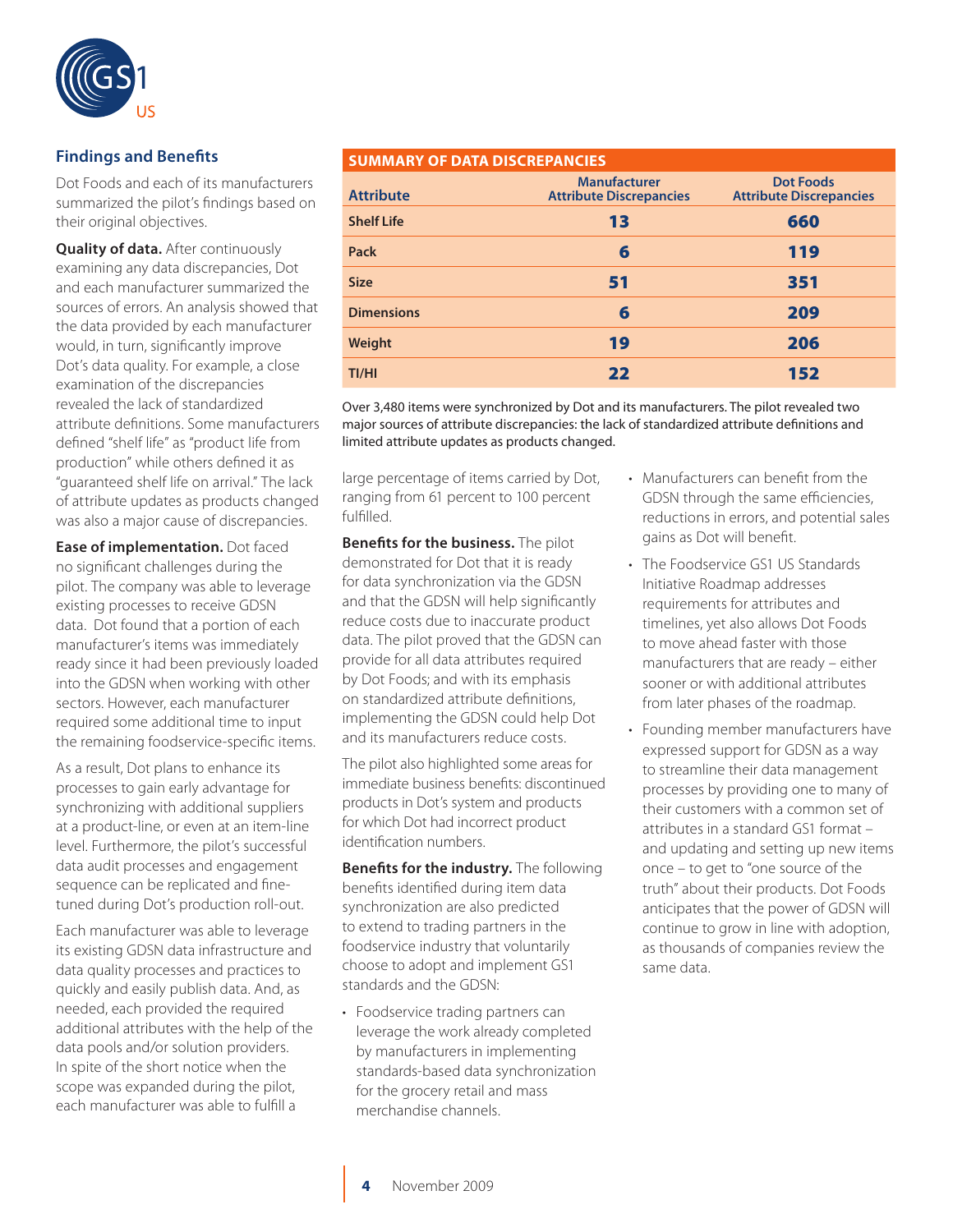# **Pilot Conclusions**

The pilot was successful in addressing its objectives. Now, Dot Foods is leading efforts to bring standard productidentification and item-description information. The company is sharing information electronically through the GDSN so that there is "one source of the truth" originating from manufacturing companies regarding every product in the foodservice supply chain.

The final analysis of the discrepancy reports revealed a substantial percentage of incorrect item information resided in the Dot catalog, and standardized data management processes would ensure that manufacturers eliminate any errors in their data input to GDSN.

The pilot provided some immediate gains from manufacturers identifying discontinued products in Dot's system and from highlighting products where Dot had incorrect GS1 Global Trade Item Number® identifiers for products. Identifying discontinued items was an early benefit. One manufacturer reported almost 10 percent of the items in Dot's Item Master file were discontinued. These discontinued items can be a source of customer dissatisfaction and lost sales when customers select products that are no longer available.

It became immediately clear that there was a gap in populating the Dot Foods' item records, affecting Dot's goal of feeding an existing production process. Specifically, there was a requirement for some of the Phase I Foodservice Attribute definitions that were being

*"We were probably doing more EDI updating of item information than anyone in the industry, and now, we realize that even though EDI is much better than manual data entry, it doesn't have built-in checks and balances like the GDSN does."* 

*– Dick Tracy, Vice President, Customer Development, Dot Foods, Inc.*

reviewed as the pilot began. Without these specific attributes, the Dot Foods' system would not be able to accept the data. These attributes included "shelf life," "manufacturer part number," "kosher" and "inner pack."

# *It is important to note that all of Dot's attribute requirements are met by the GDSN.*

At the end of the pilot, Dot Foods was completely synchronized with one manufacturer and well on the way to completion with the others. Many of the manufacturers prepared and loaded a significant number of foodservice products into GDSN within the pilot timeframes and are continuing efforts to load their entire foodservice product lines.

Dot Foods and each manufacturer independently agreed there was significantly less confusion in the manufacturer-redistributor relationship when they are speaking the same language with GS1 standards and by using the GDSN, as opposed to the silolike operations in the past.

Dot also realized that there is a definitive difference between its current EDI Item Maintenance process and the GDSN

*"Dot Foods is an important partner of Tyson's, and we were thrilled to participate in the GDSN pilot with them. It was an important step in our eyes to help validate the difference between EDI product information sharing and GDSN data synchronization. Even though we have been long-time supporters of GS1 and GDSN, the pilot exceeded our expectations for providing more consistent, robust product information."*

process. The information that Dot receives through the GDSN-based process is more accurate and possesses data integrity due to validations that are embedded within the GDSN process today. In addition, because manufacturers voluntarily publish in one standard format to the GDSN, errors can be trapped and remediated more efficiently since all customers are reviewing the same version of the data. This improved efficiency from one-tomany publishing is expected to grow with associated expansion of GDSN adoption.



*– Lela Tripp, Senior Enterprise Strategic Architect, Tyson Foods, Inc.*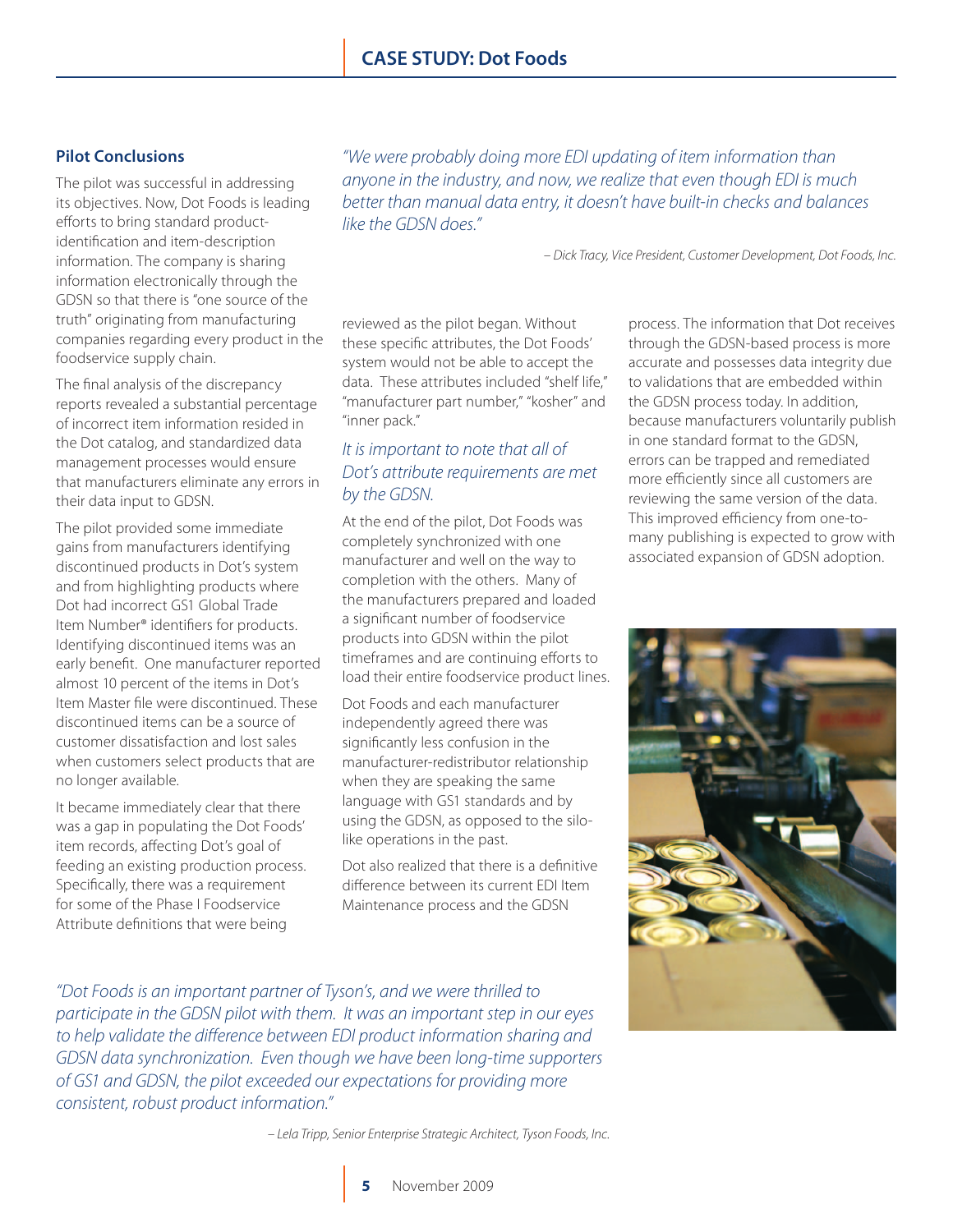

## **SUCCESS FACTORS**

The results proved to be a success, both qualitatively and quantitatively:

- Through the GDSN, Dot discovered discrepancies in the six attributes in 28 percent and 42 percent of data on items from two manufacturers who were communicating to Dot through EDI before the pilot; and 32 to 82 percent discrepancies in data accuracy for those manufacturers with whom Dot had not synchronized data before the pilot.
- The process was collaborative. Dot and each manufacturer worked together to trap errors and improve business processes, and they identified critical knowledge that can be shared with Initiative members. In fact, manufacturers encouraged other manufacturers to start sooner than expected to use the GDSN process to trap errors while they prepare for full roll-out.
- The data transfer process highlighted previously unknown issues among long-time trading partners. For example, one manufacturer showed some products as "refrigerated," whereas Dot showed the same products as "frozen." Also, the same manufacturer provided pallet configurations based on its physical warehouse, whereas Dot showed the configurations based on its own warehouse. These examples and others helped to identify areas for future decision-making.
- Each manufacturer predicted that the use of GDSN to update product information would eliminate sales involvement in the product set-up process, improving accuracy and increasing sales time with customers. This has been estimated by one manufacturer to average 2½ hours per week, which is equivalent to more than three weeks of additional sales time each year per sales person.

*"I believe the biggest message to industry is that distributors don't realize how ugly their data is. We always thought we were on top of data accuracy, but the majority [of data] was manually brought in and updated; we had awful information on things as critical as dimensions of a case. The manufacturersupplied data in the pilot that showed the core attributes in our system was incorrect 80 percent of the time, and that was jaw-dropping for me."*

*– Dick Tracy, Vice President, Customer Development, Dot Foods, Inc.*

# **Key Learnings**

Dot Foods and the four manufacturers learned a great deal from the pilot – both in terms of addressing Dot's goals for the pilot and providing recommendations to share with the foodservice industry.

- **1Immediate benefits can be realized from the adoption of GS1 standards and the GDSN.** Manufacturers, distributors and operators alike can benefit with improved operational efficiencies and potential sales gains.
- **2Foodservice GDSN implementation can leverage retail synchronization efforts.** Manufacturers that have already implemented GS1 standards through the GDSN on the retail food side of their businesses can leverage that completed work, with some modifications, to roll-out to their foodservice customers, helping them to "get up and running" relatively quickly.
- **3 <sup>A</sup> common approach is achievable.** By voluntarily using the Foodservice GS1 US Roadmap to accurate data, individual companies can achieve a common, standards-based approach that meets and harmonizes with their requirements. Working through the Foodservice GS1 US Standards Initiative, members of the foodservice industry can take action now to voluntarily adopt a common timeline of GS1 global standards for company identification, product identification and product description. Through adoption of GS1 standards and the GDSN, companies can achieve "one source of the truth" about their products.

Dot Foods will continue to take the lead in the foodservice industry by becoming the first foodservice distributor to engage voluntarily in data synchronization via the GDSN and by following the Initiative's Foodservice GS1 US Roadmap. The company will continue to share its GDSN experiences with other foodservice companies for the benefit of the entire industry.

*"As a founding member and governance member of the Foodservice GS1 US Standards Initiative, Tyson looks forward to helping educate foodservice companies throughout the supply chain on the benefits of standards adoption like those we found in the Dot pilot."* 

*– Bernard Leonard, Group Vice President Food Service, Tyson Foods, Inc.*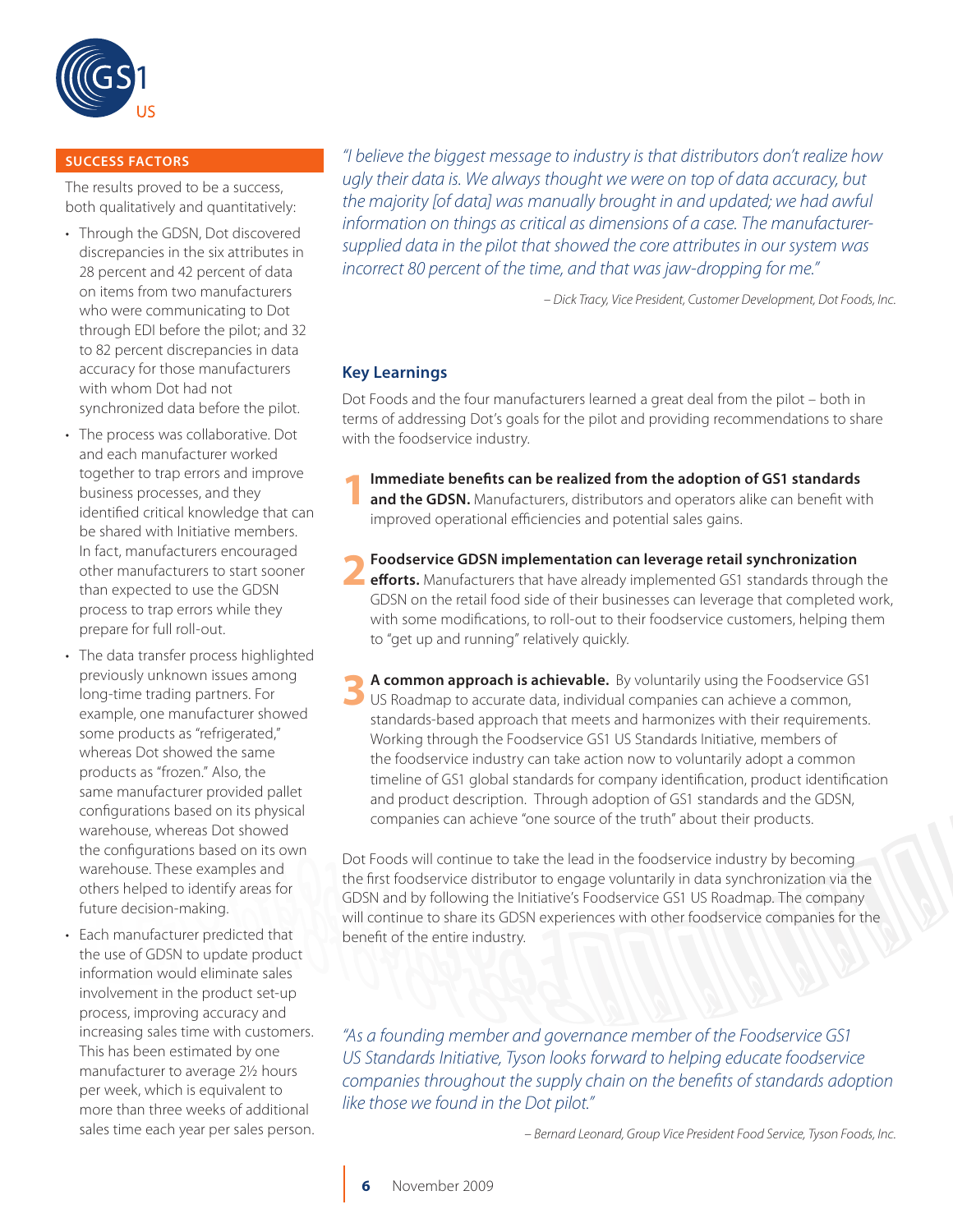

*"PepsiCo Foodservice is committed to working with our partners in the foodservice industry to provide clean and accurate data to enable the trading process through the global data synchronization network. We have, and will continue to dedicate resources to work both internally to provide accurate data to our trading partners, and with GS1 US to assist in defining the needs of the foodservice industry and working to insure adoption across the industry."*

> *– Tom Reynolds, Vice President of Foodservice, Field Sales, PepsiCo*

#### **CONTACT US**

## *Foodservice GS1 US Standards Initiative*

GS1 US offers foodservice manufacturers, distributors, and operators a range of solutions when synchronizing data and improving data quality. To learn more about how GS1 US can help your organization synchronize data for business benefits, contact your GS1 US account manager or the GS1 US Customer Service Team at +1 937.435.3870 or visit **[www.gs1us.org/foodservice](http://www.gs1us.org/foodservice)**.

## **ABOUT ALIGNTRAC SOLUTIONS**

Aligntrac's Sync/PDI™ platform allows sell-side companies to organize, cleanse and synchronize their product information and buy-side organizations to quickly implement the automated flow of item/catalogue information. Sync/PDI™ is a fullfeatured solution that was designed with ease of use in mind. It features sophisticated data validation, several integration options and many end-user searching and reporting capabilities. Aligntrac is a certified 1SYNC™ Solution Partner and the Sync/PDI<sup>™</sup> solution supports the current 1SYNC Data Pool. To learn more, visit **<www.aligntrac.com>**.

#### **ABOUT GS1 US™**

GS1 US is a not-for-profit organization dedicated to the adoption and implementation of standards-based, global supply chain solutions, helping more than 200,000 businesses maximize the speed and visibility of goods moving around the world. These solutions, including barcode management, data synchronization, the Electronic Product Code (EPC), business processes, XML standards, and EDI transaction sets, are based on standards of the GS1 System used by more than 1 million companies worldwide. GS1 US operates the subsidiaries and brands 1SYNC™, EPCglobal US™, GS1 Healthcare US and RosettaNet. To learn more, visit **[www.gs1us.org](http://www.gs1us.org)**.